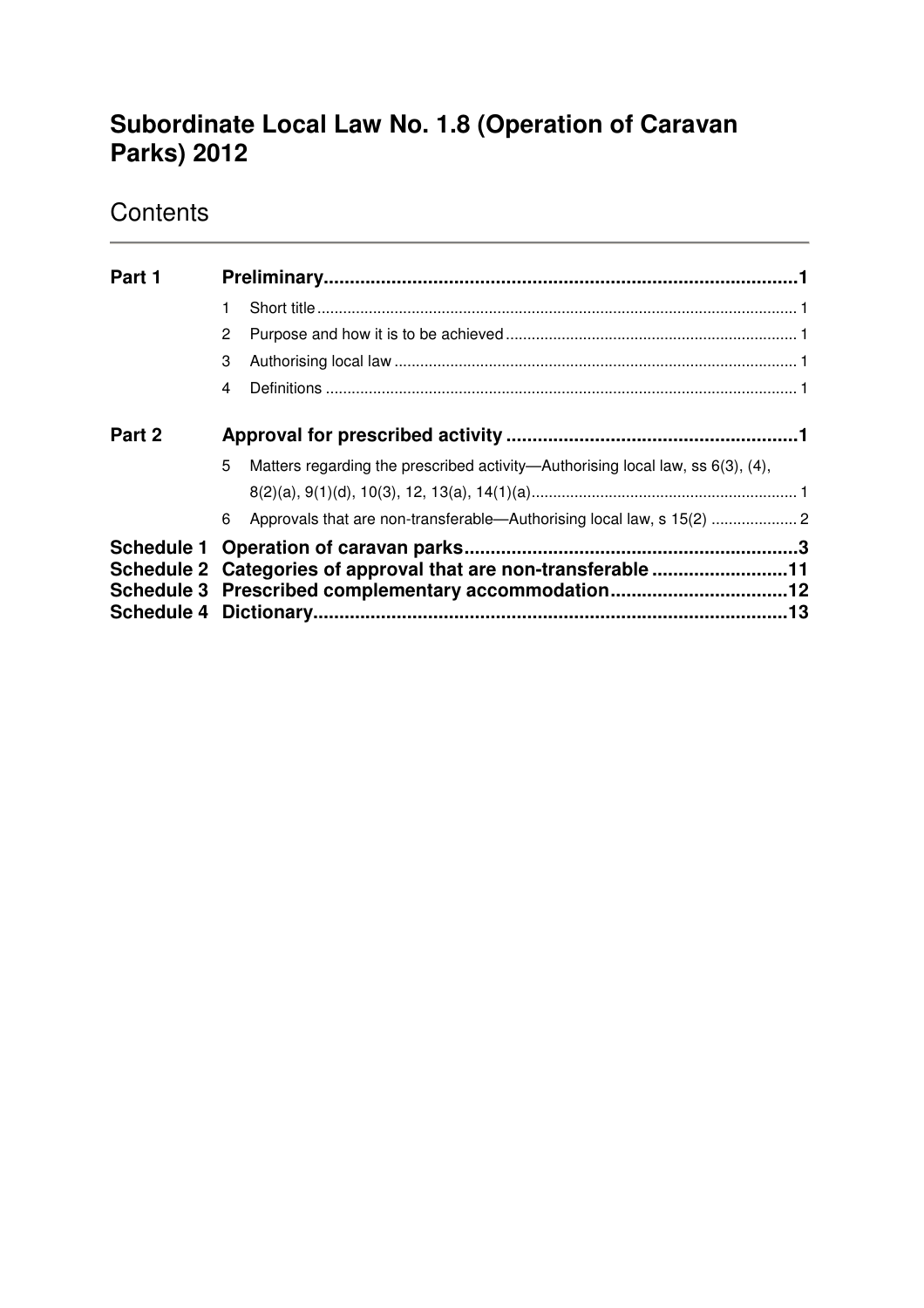## **Part 1** Preliminary

## **1 Short title**

This subordinate local law may be cited as *Subordinate Local Law No. 1.8 (Operation of Caravan Parks) 2012*.

### **2 Purpose and how it is to be achieved**

- (1) The purpose of this subordinate local law is to supplement *Local Law No. 1 (Administration) 2012* which provides for a legal and procedural framework for the administration, implementation and enforcement of the local government's local laws, subordinate local laws and other regulatory powers, and for miscellaneous administrative matters.
- (2) The purpose is to be achieved by providing for—
	- (a) various matters regarding the granting of approvals for prescribed activities; and
	- (b) further specification of the definitions relevant to various prescribed activities.
- (3) In particular, the purpose of this subordinate local law is to supplement the legal and procedural framework for the prescribed activity named in schedule 1, section 1.

### **3 Authorising local law**

The making of the provisions in this subordinate local law is authorised by *Local Law No. 1 (Administration) 2012 (*the *authorising local law*).

### **4 Definitions**

- (1) Particular words used in this subordinate local law have the same meaning as provided for in the authorising local law.
- (2) For the purposes of the definition of *complementary accommodation* in schedule 1 of the authorising local law, the accommodation listed in schedule 3 is prescribed as appropriate to caravan parks.
- (3) The dictionary in schedule 4 defines particular words used in this subordinate local law.

## **Part 2 Approval for prescribed activity**

- **5 Matters regarding the prescribed activity—Authorising local law, ss 6(3), (4), 8(2)(a), 9(1)(d), 10(3), 12, 13(a), 14(1)(a)** 
	- (1) Schedule 1—
		- (a) names a prescribed activity in section 1; and
		- (b) prescribes the matters specified in this section for the prescribed activity.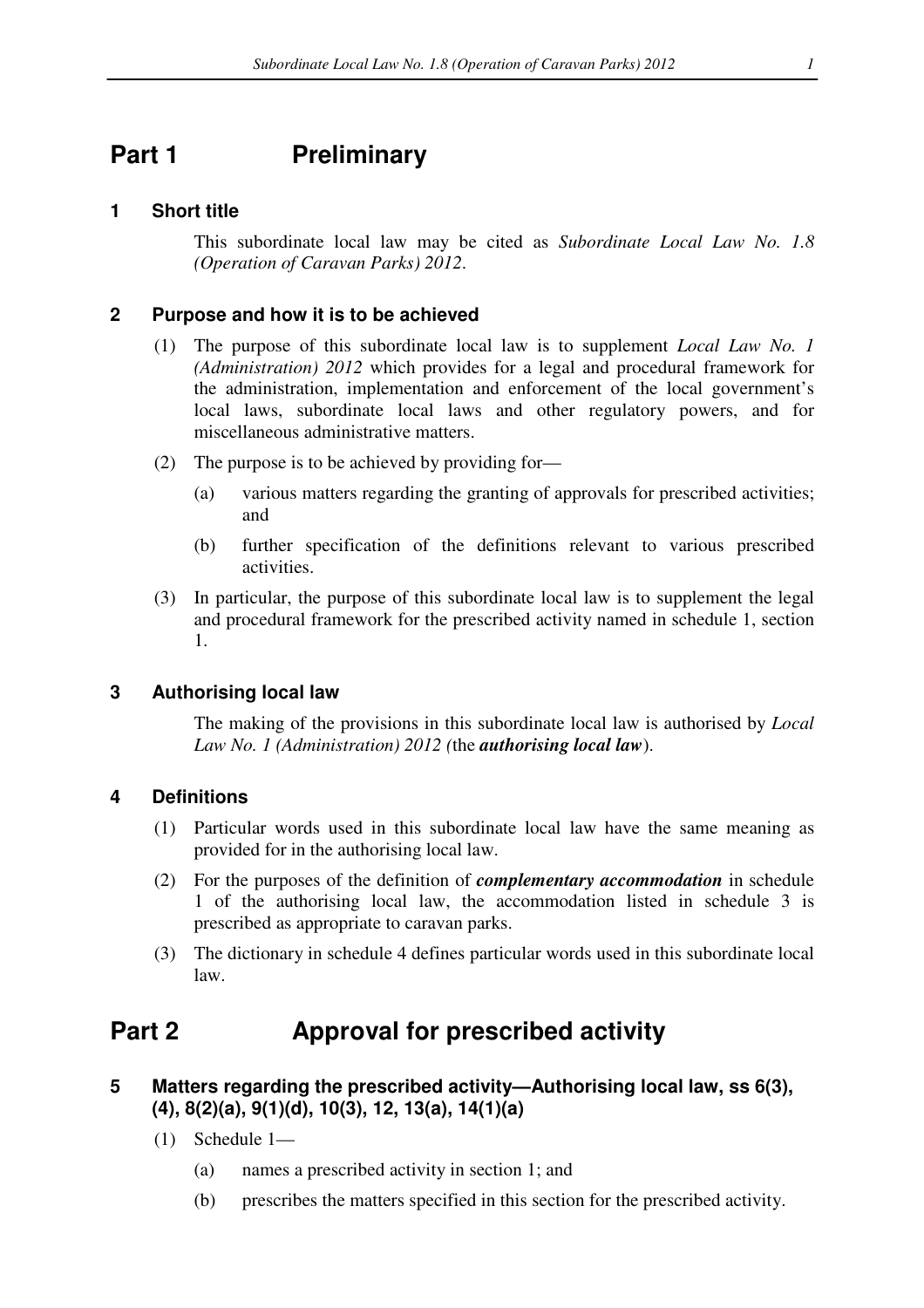- (2) For section 6(3) of the authorising local law, it is declared that section 6(2) of the authorising local law does not apply to the particular activities stated in section 2 of schedule 1.
- (3) For section 6(4) of the authorising local law, it is declared that the prescribed activity named in section 1 of schedule 1 is a category 2 activity.
- (4) For section 8(2)(a) of the authorising local law, the documents and materials that must accompany an application for approval for the prescribed activity are stated in section 3 of schedule 1.
- (5) For section  $9(1)(d)$  of the authorising local law, the local government may only grant an approval for the prescribed activity if it is satisfied the proposed operation and management of the activity would be consistent with the additional criteria prescribed in section 4 of schedule 1.
- (6) For section 10(3) of the authorising local law, the conditions that must be imposed on an approval for the prescribed activity are stated in section 5 of schedule 1.
- (7) For section 10(3) of the authorising local law, the conditions that will ordinarily be imposed on an approval for the prescribed activity are stated in section 6 of schedule 1.
- (8) For section 13(a) of the authorising local law, the term of an approval for the prescribed activity is provided for in section 7 of schedule 1.
- (9) For section 14(1)(a) of the authorising local law, the further term for renewal or extension of an approval for the prescribed activity is provided for in section 8 of schedule 1.
- (10) For section 12 of the authorising local law, in Table 1 of schedule 1—
	- (a) column 1 lists the application requirements for which the local government may accept as evidence the certificate of a third party certifier; and
	- (b) column 2 lists the individuals or organisations that are declared to be third party certifiers for the corresponding application requirement in column 1; and
	- (c) column 3 lists the qualifications that are necessary for an individual or organisation to be a third party certifier for the corresponding application requirement in column 1.

#### **6 Approvals that are non-transferable—Authorising local law, s 15(2)**

For section 15(2) of the authorising local law, it is declared that the categories of approval listed in schedule 2 are non-transferable.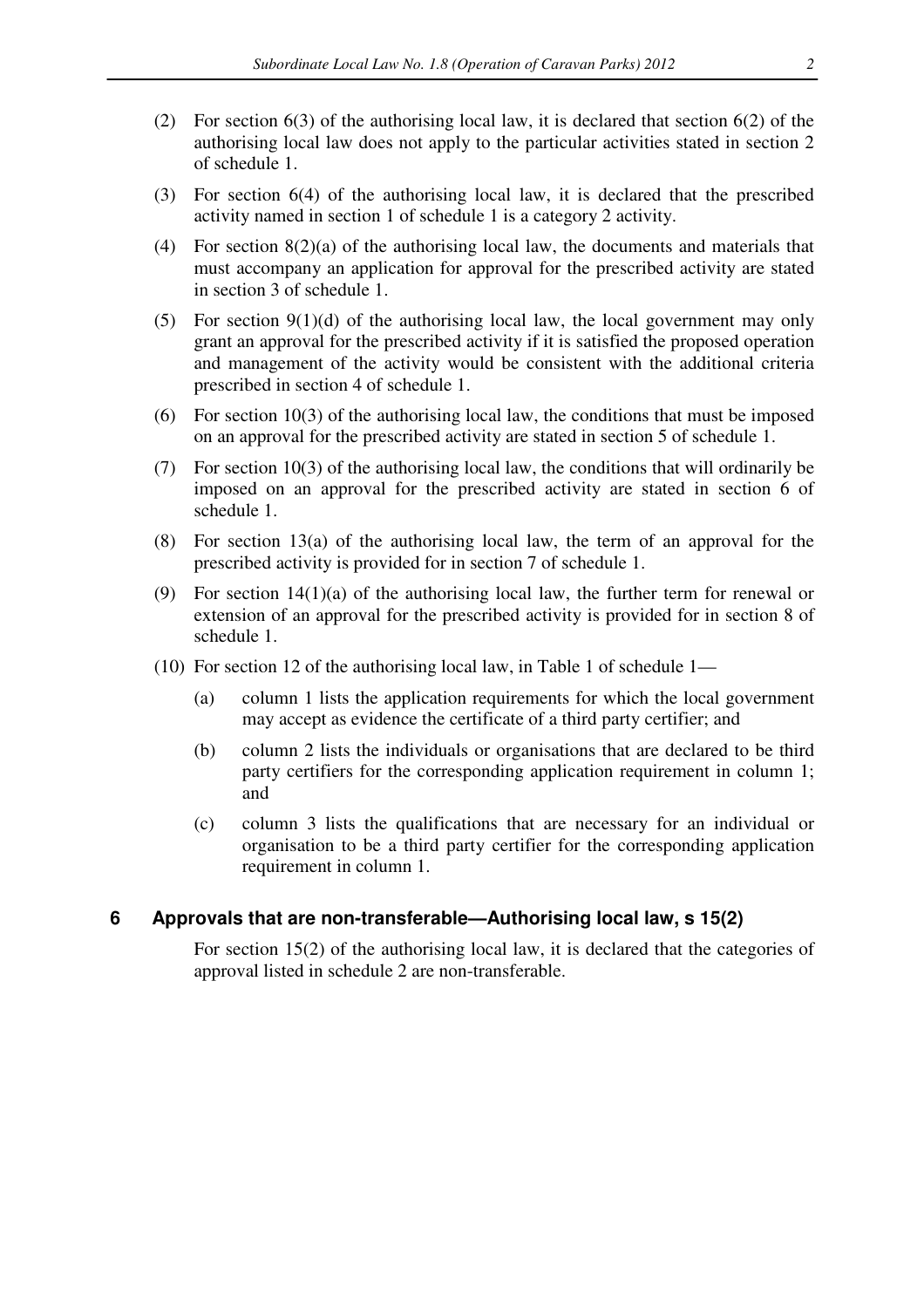## **Schedule 1 Operation of caravan parks**

Section 5

## **1. Prescribed activity**

Operation of caravan parks

## **2. Activities that do not require an approval under the authorising local law**

No activities stated.

## **3. Documents and materials that must accompany an application for an approval**

- (1) If the applicant is not the owner of the place at which the caravan park is to be operated—the written consent of the owner to the application.
- (2) The name and address of the proposed resident manager of the caravan park and the proposed resident manager's written agreement accepting the responsibilities of resident manager of the caravan park.
- (3) A plan of the proposed caravan park which must be drawn to scale showing—
	- (a) the location and real property description of the place at which the caravan park is to be operated; and
	- (b) the boundaries of the caravan park; and
	- (c) the division of the caravan park into sites, including the location and number of potential sites, with each site clearly defined and bearing a distinguishing mark or number; and
	- (d) the location of each road and building situated within the caravan park; and
	- (e) details of the water supply system, including the position of all water points; and
	- (f) the position of all waste containers; and
	- (g) details of the sewerage system including the position of each sanitary convenience, ablution and laundry building; and
	- (h) details of the on-site sewerage facilities and the waste water disposal system; and
	- (i) the position of all fire places; and
	- (j) the nature and position of—
		- (i) all fire safety installations; and
		- (ii) all electrical installations; and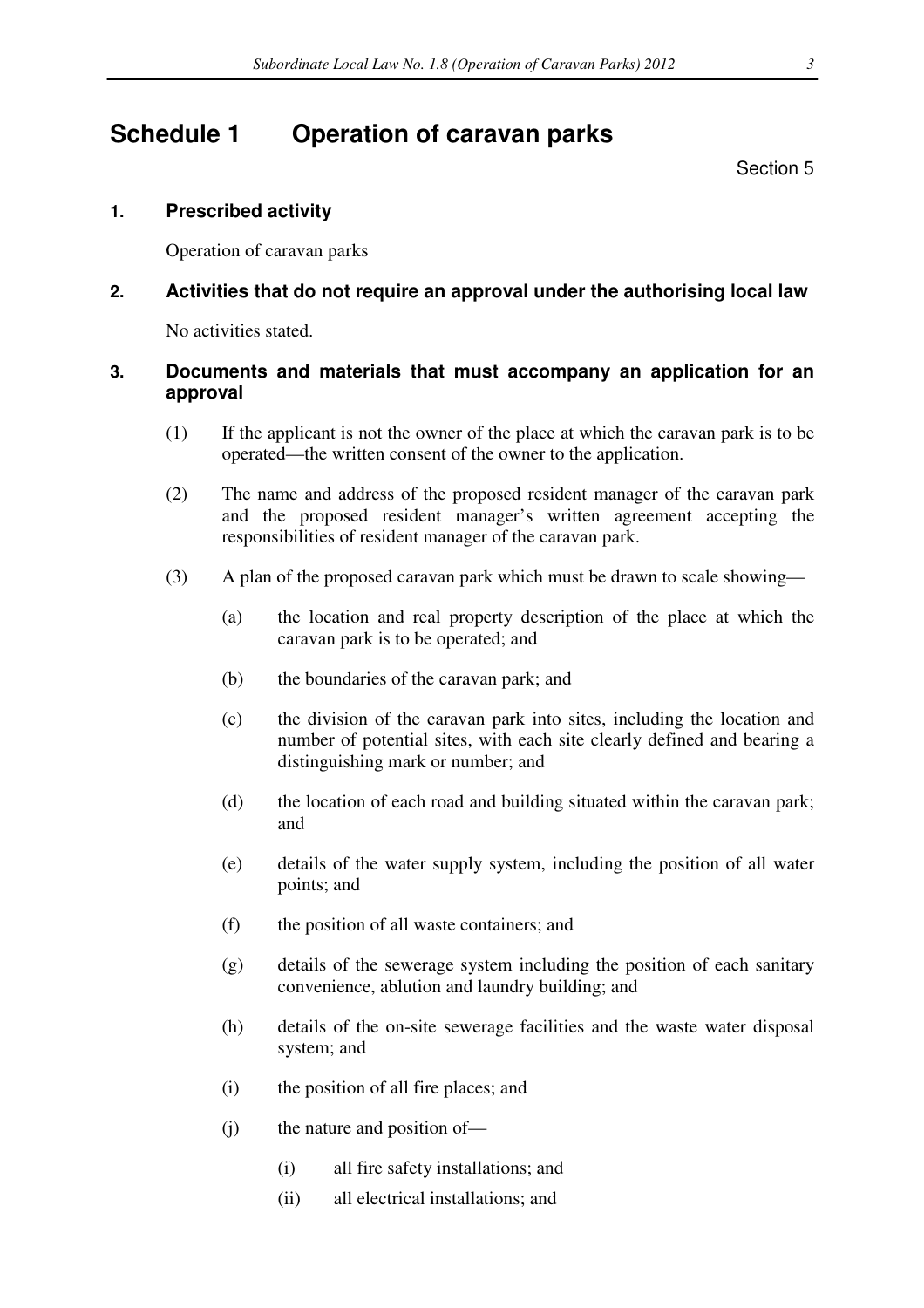- (iii) all food preparation areas; and
- (iv) all recreational facilities; and
- (v) all car parking facilities.
- (4) Details of the facilities for sanitation, washing and laundry to be provided for users of the caravan park.
- (5) Details of water quality, reticulation and drainage facilities to be provided for users of the caravan park.
- (6) Details of the maximum number of persons who can be accommodated at—
	- (a) the caravan park; and
	- (b) each site within the caravan park.
- (7) Details of the rules which will govern the use of the caravan park, including rules which prohibit or restrict the keeping of dogs at the caravan park.
- (8) A current certificate of compliance issued under the *Fire and Rescue Service Act 1990*.
- (9) A current certificate of testing and compliance issued under the *Electricity Safety Act 2002*.

### **4. Additional criteria for the granting of an approval**

- (1) The operation of the caravan park must be lawfully conducted on the premises.
- (2) The operation of the caravan park must not produce—
	- (a) environmental harm; or
	- (b) environmental nuisance; or
	- (c) inconvenience or annoyance to the occupiers of any adjoining land.
- (3) All facilities at the caravan park must be—
	- (a) of an acceptable standard; or
	- (b) able to be brought to an acceptable standard,

for use by residents of the caravan park.

### **5. Conditions that must be imposed on an approval**

No conditions stated.

### **6. Conditions that will ordinarily be imposed on an approval**

(1) The operation of the caravan park must not detrimentally affect the amenity of adjoining land.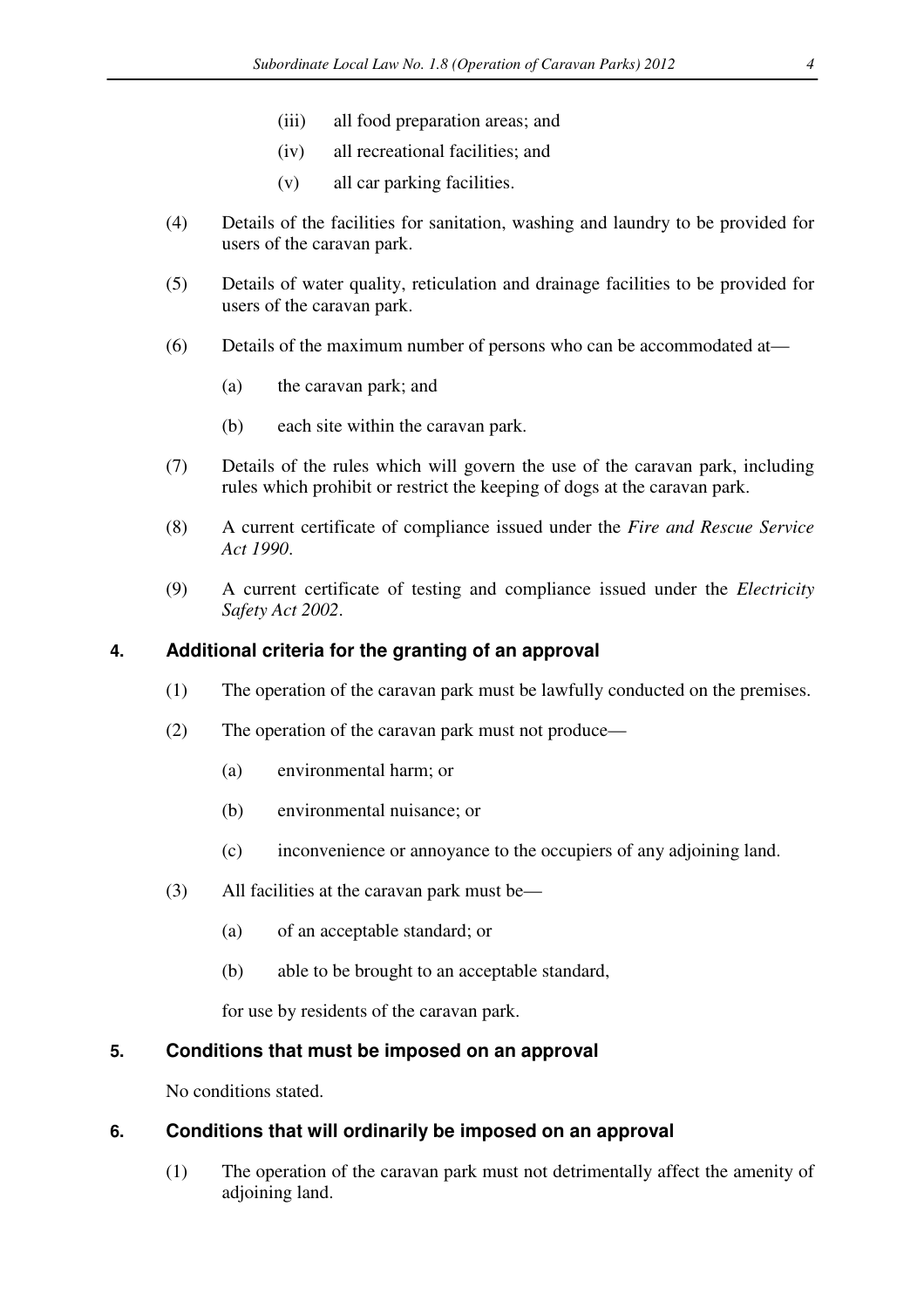- (2) The operation of the caravan park, including any premises, building, structure, vehicle, facility, equipment or fixture must be maintained in—
	- (a) good working order and condition; and
	- (b) a clean, safe and tidy condition.
- (3) Provision must be made for people, vehicles and caravans to enter and exit the caravan park safely.
- (4) The approval holder must—
	- (a) provide and maintain an adequate supply of water to the caravan park, including water suitable for drinking, cooking and personal hygiene; and
	- (b) cause hot and cold water to be reticulated to every shower, bath and hand basin.
- (5) The water supply for drinking purposes must be potable water.
- (6) The approval holder must ensure that, if water obtained from a particular water outlet in the caravan park may be unsuitable for drinking, a sign is prominently displayed at the outlet stating "Unsuitable for Drinking".
- (7) The approval holder must provide and maintain adequate toilet, bathing and showering facilities for persons of both sexes (including disabled persons) using the caravan park, including—
	- (a) at least 2 showers or baths (in separate cubicles) for each sex, for every 15 individual sites (within the caravan park); and
	- (b) at least 1 handbasin for every 4 shower cubicles (or baths) for each sex; and
	- (c) shower (or bath) cubicles must be constructed so as to totally conceal a person within the cubicle from persons who may be outside the cubicle; and
	- (d) for water closets—for every 12 individual sites (within the caravan park)—
		- (i) for males—at least 2 water closet pedestals and 0.9 metres of urinal stall; and
		- (ii) for females—at least 4 water closet pedestals.
- (8) If bed linen is supplied—
	- (a) keep it in a clean and sanitary condition; and
	- (b) replace it with clean bed linen after each change of occupation of the accommodation.
- (9) All materials of a hazardous or dangerous nature which are used in the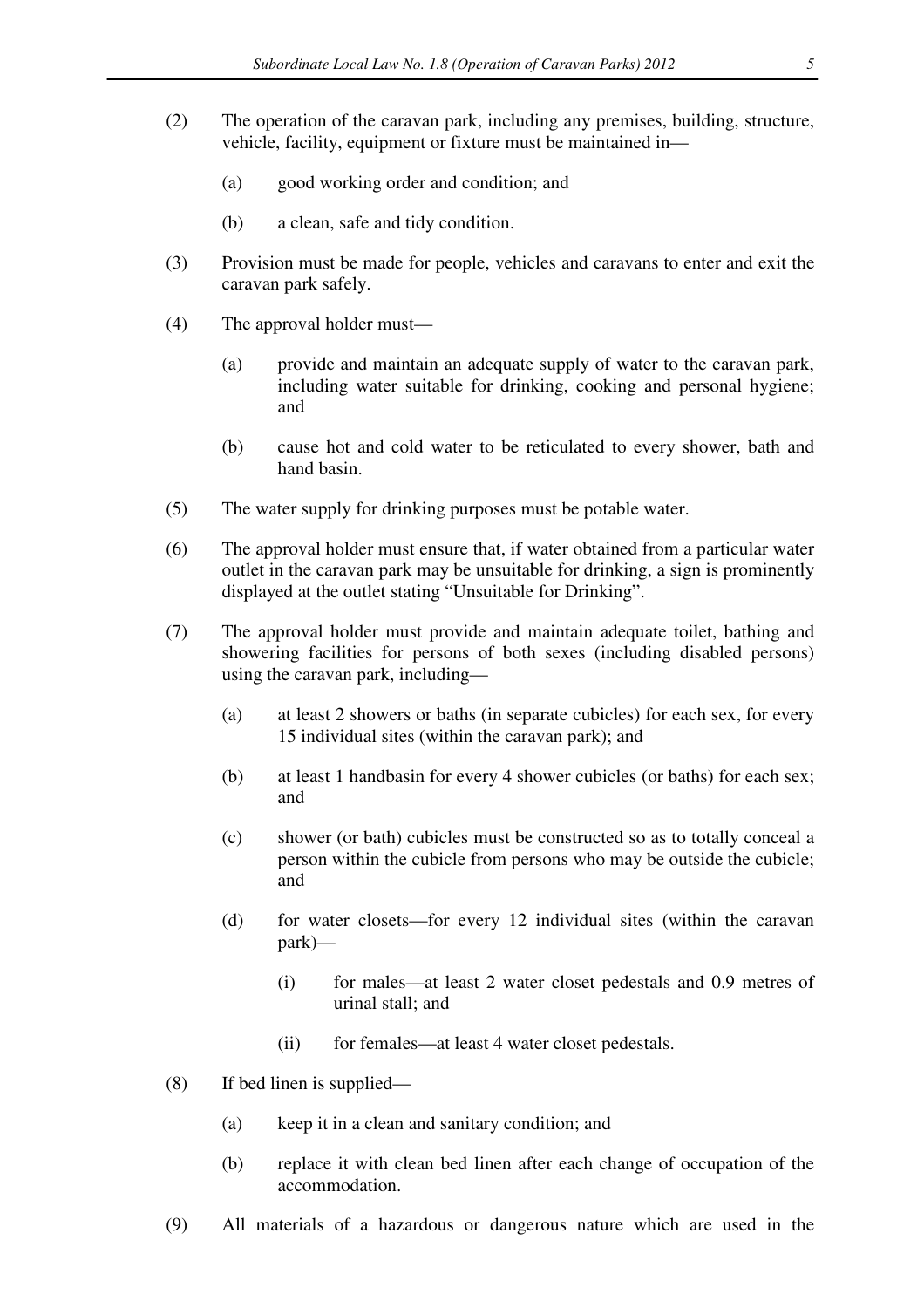operation of the caravan park must be stored and used in a safe manner.

- (10) Facilities for the disposal of waste must be—
	- (a) sufficient to accommodate the collection and storage of all waste generated as part of the operation of the caravan park; and
	- (b) provided in the manner, and at the locations, specified by the local government.
- (11) The local government may limit the number of persons who may occupy a site and require the approval holder to—
	- (a) ensure that the limit is displayed on a notice erected in a prominent position at the caravan park; and
	- (b) take appropriate action to ensure that the limit is not contravened.
- (12) The approval holder must—
	- (a) not locate or permit accommodation to be located at any place within the caravan park other than on a site approved by the local government under this subordinate local law; and
	- (b) not locate or permit to be located more than 1 accommodation, on a site at any 1 time; and
	- (c) not permit accommodation to be occupied by more persons than the accommodation is designed to accommodate.
- (13) The approval holder must—
	- (a) unless an accommodation is fitted with a set of twin wash tubs and a clothes washing machine or washing boiler— provide for the exclusive use of the occupants of the accommodation, laundry facilities in the ratio of 1 set of twin wash tubs and 1 clothes washing machine or washing boiler and 1 clothes hoist or an equivalent length of clothes line for every 20 sites or part of a site; and
	- (b) provide, at a distance of not more than 10m from any site, a waste water disposal point which is—
		- (i) provided with a water stand pipe; and
		- (ii) provided with an impervious paved area measuring not less than 1m by 1m and graded to a central drainage inlet which is connected to a sewerage system; and
	- (c) not erect or locate an accommodation or suffer or permit an accommodation to be erected or located, closer than 3m to any other accommodation; and
	- (d) if the local government has approved a site layout plan for the caravan park— cause each site to be clearly defined and legibly marked in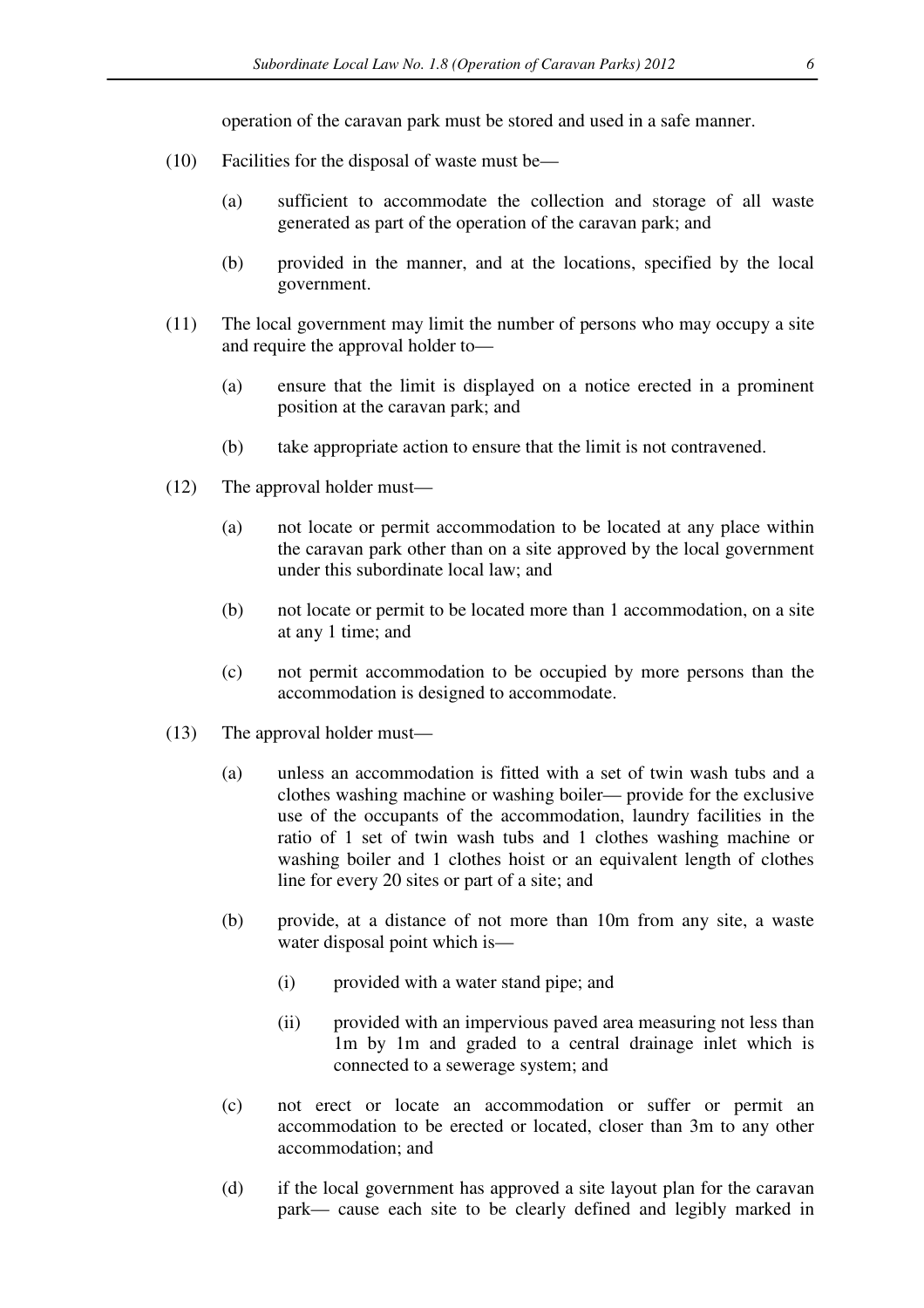accordance with the plan; and

- (e) not erect an accommodation or suffer or permit an accommodation to be erected, unless and until the accommodation is weatherproof, in good repair, fit for human habitation and in a clean and sanitary condition; and
- (f) provide ground anchor points designed to withstand heavy wind loads to enable the tie-down of caravans and complementary accommodation; and
- (g) cause sanitary conveniences and ablutionary facilities to be located—
	- (i) not more than 100 m from any site; and
	- (ii) at least 6 m from any site; and
- (h) provide and maintain specified recreational facilities; and
- (i) provide and maintain buffer zones between sites and roads, external boundaries and other facilities of the caravan park; and
- (j) provide and maintain lighting at the caravan park—
	- (i) to a specified standard; and
	- (ii) during specified hours.
- (14) If the local government gives written notice to the approval holder that the local government is not satisfied that the resident manager of the caravan park is a suitable person to be the resident manager— replace the resident manager with an alternate resident manager who is acceptable to the local government within a time stated in the notice.
- (15) The approval holder must keep and maintain a register which details—
	- (a) the name and address of each person who hires a site or complimentary accommodation at the caravan park; and
	- (b) an identifying number for the site or accommodation; and
	- (c) if a caravan is brought onto the site—the registration number of the caravan and (if applicable) the vehicle towing it; and
	- (d) the dates when the hiring of the site or accommodation begins and ends.
- (16) The approval holder or the resident manager must, at the request of an authorised person, produce the register for inspection.
- (17) The approval holder must not permit or allow a person to bring onto a site a caravan or other type of accommodation that is not fit for human habitation.

*Example—a caravan that is not weather proof.*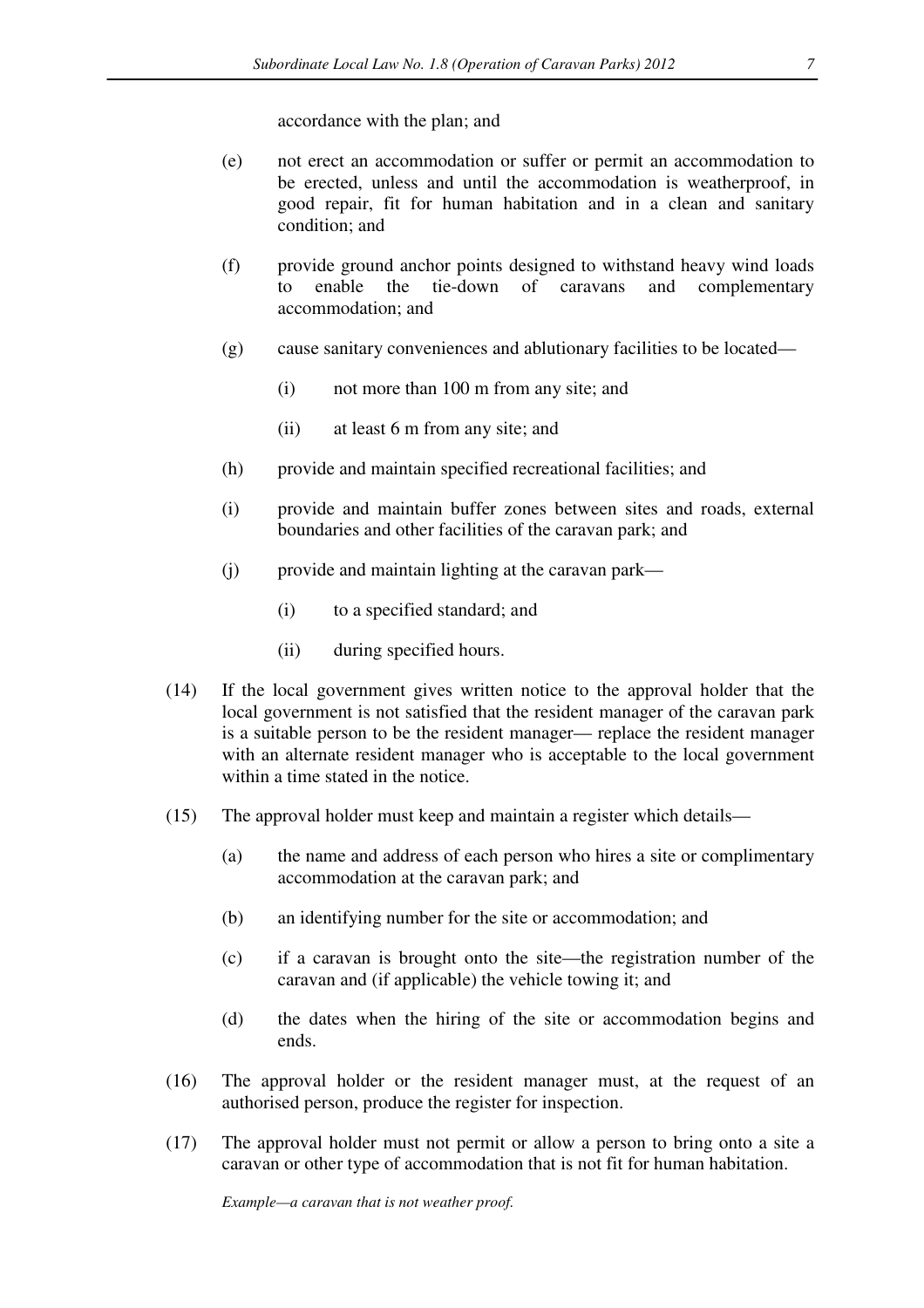- (18) The approval holder must not, unless the local government agrees in writing, change the sites at the caravan park by—
	- (a) adding to the existing sites; or
	- (b) changing the position or boundaries of a site.
- (19) The approval holder must not change any building, structure or facility at the caravan park by—
	- (a) adding new buildings, structures or facilities; or
	- (b) removing existing buildings, structures or facilities; or
	- (c) changing the position of any building, structure or facility.
- (20) However, subsections (18) and (19) do not apply if the proposed change constitutes development under the *Sustainable Planning Act 2009*.
- (21) The operation of the caravan park must not—
	- (a) create a traffic problem; or
	- (b) increase an existing traffic problem; or
	- (c) detrimentally affect the efficiency of an existing road network.
- (22) The approval holder must not use an extension telephone bell, open air address system or similar device as part of the operation of the caravan park if the bell, system or device causes a nuisance or annoyance to any person.
- (23) The operation of the caravan park must not attract fly breeding or vermin infestation.
- (24) The approval holder must dispose of all waste generated as part of the operation of the caravan park in a manner which maintains the operation of the caravan park and its surrounds in a clean, tidy, sanitary and hygienic condition.
- (25) Signage used in the operation of the caravan park must be exhibited in a manner, and at the locations, specified by the local government.
- (26) The local government may prescribe rules which govern the use of the caravan park and require the approval holder to ensure compliance with the rules by each user of the caravan park.
- (27) The rules which govern the use of the caravan park must be displayed in the manner, and at the locations, specified by the local government so that the rules can be viewed by users of the caravan park.
- (28) The approval holder must comply with specified standards for the painting, paving and internal and external treatment of buildings, structures and sites.
- (29) The approval holder must ensure that no accumulation, aggregation or proliferation of—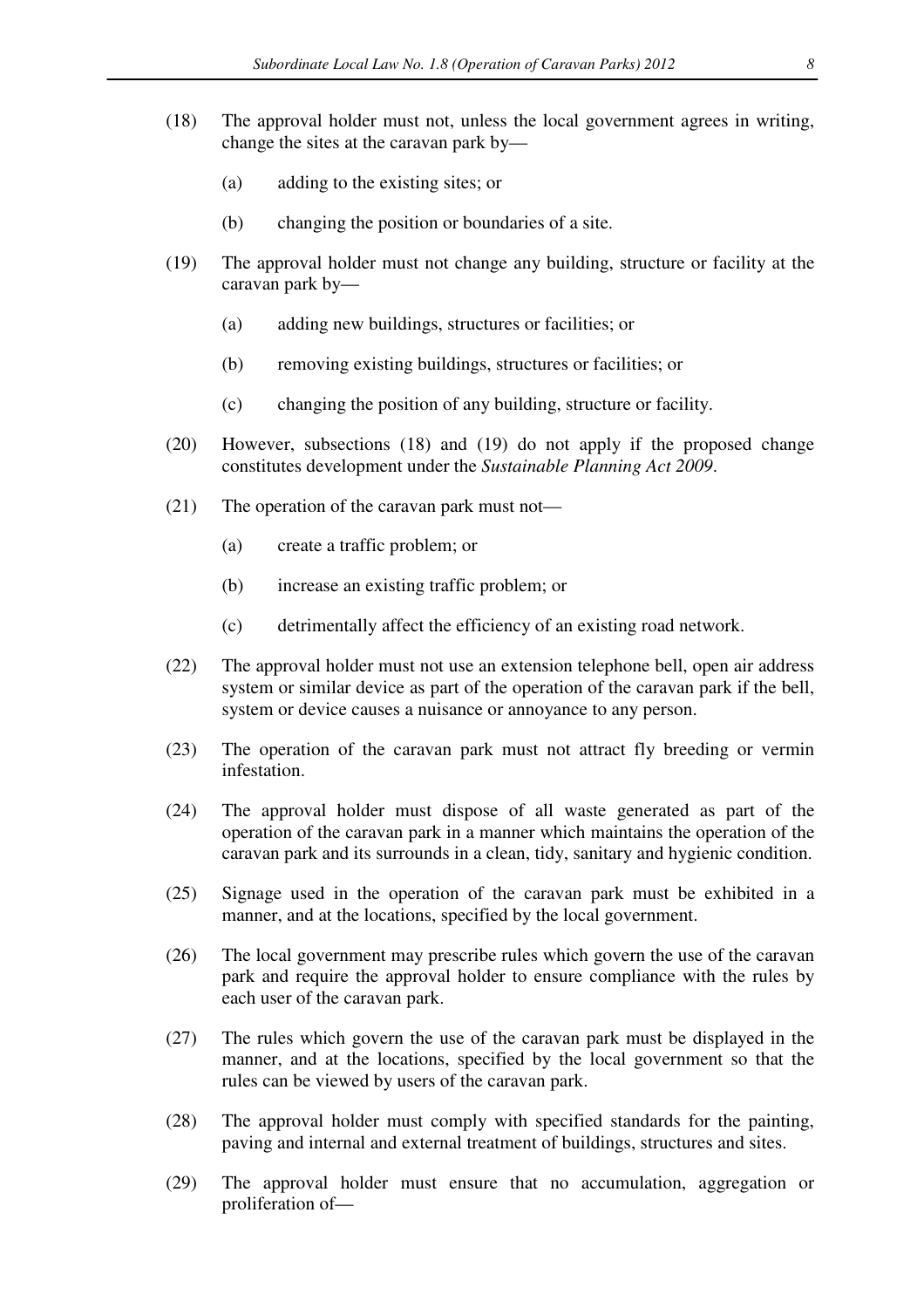- (a) discarding or disused machinery, goods or wares; or
- (b) waste, refuse, scrap, bottles or second hand materials of any description; or
- (c) dead, overgrown or untended trees or vegetation,

occurs on any part of the caravan park.

- (30) The approval holder must not permit a person who occupies a site or complementary accommodation at the caravan park to engage in any business, trade or occupation within—
	- (a) the site; or
	- (b) the complementary accommodation; or
	- (c) the caravan park.
- (31) The local government may specify conditions applying to the operation of the caravan park including—
	- (a) times and days for administration of the arrival and departure of hirers of accommodation at the caravan park; and
	- (b) conditions of stay; and
	- (c) minimum requirements for condition and maintenance of caravans and complementary accommodation; and
	- (d) conditions applying to the use of any facilities or services of the caravan park; and
	- (e) the prohibition of specified activities.
- (32) The local government may require that the approval holder direct a person to leave the caravan park forthwith, or within a specified time, where the person is found to be—
	- (a) acting in a disorderly or objectionable manner; or
	- (b) contravening a requirement of this local law or a Local Government Act, which contravention will, in the opinion of an authorised person, adversely impact on the safety or amenity of other caravan park users.
- (33) The local government may require that the approval holder remove from the caravan park a caravan which, in the opinion of an authorised person, is dilapidated, unsightly or overcrowded within a specified time.

#### **7. Term of an approval**

- (1) The term of an approval must be determined by the local government having regard to the information submitting by the applicant.
- (2) The term of the approval must be specified in the approval.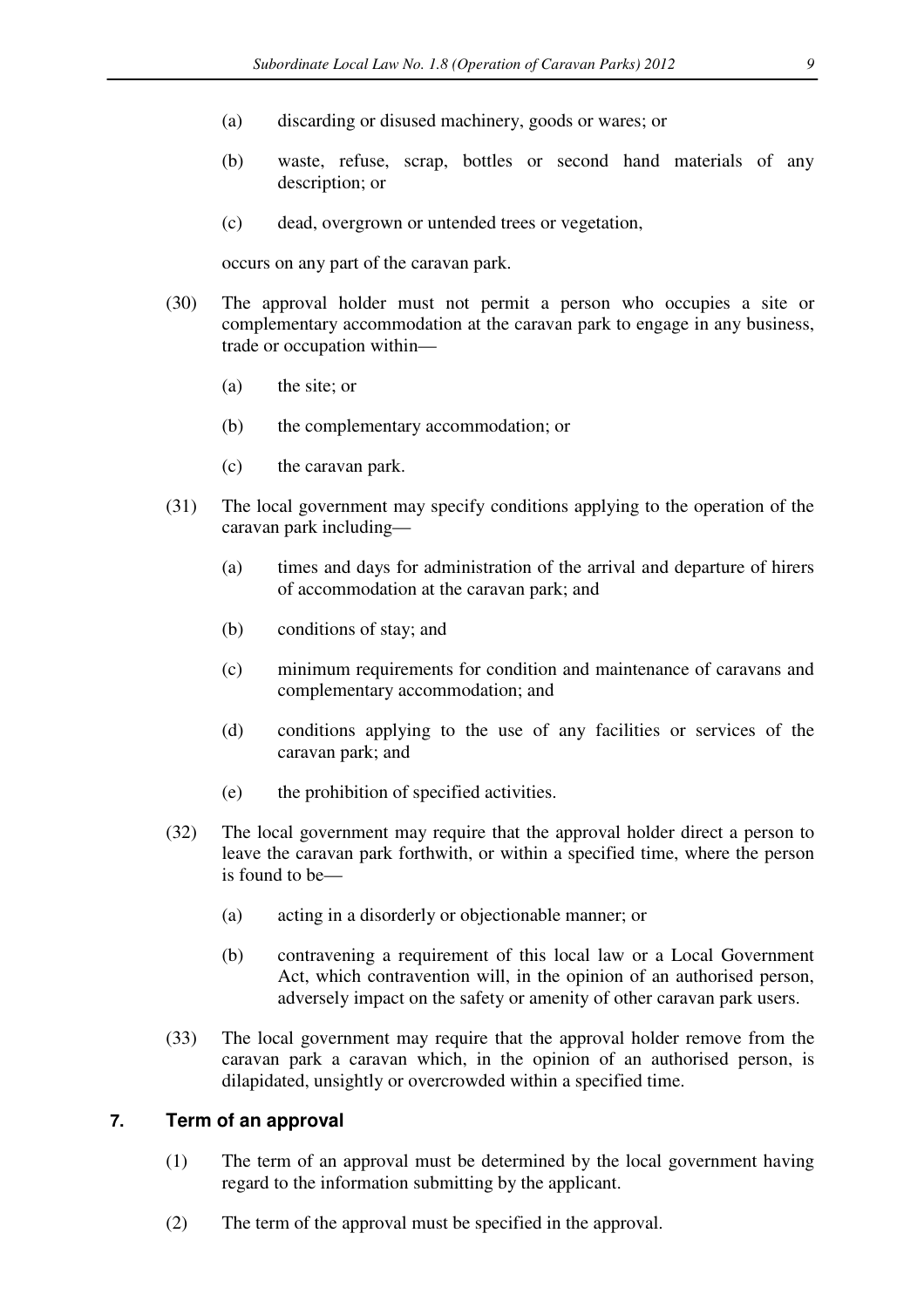(3) An approval may be granted for a term of up to 1 year.

#### **8. Term of renewal of an approval**

- (1) The term for which an approval may be renewed or extended must be determined by the local government having regard to the information submitted by the approval holder.
- (2) The term for which an approval may be renewed or extended must not exceed 1 year.
- (3) If the local government grants the application, the local government must specify in the written notice, the term of the renewal or extension.

| Column 1<br><b>Application requirement</b> | Column 2<br><b>Individuals or</b><br>organisations that are third<br>party certifiers | Column 3<br><b>Qualifications necessary to</b><br>be a third party certifier |
|--------------------------------------------|---------------------------------------------------------------------------------------|------------------------------------------------------------------------------|
| No application requirement<br>stated.      |                                                                                       |                                                                              |

## **Table 1 – Third party certification**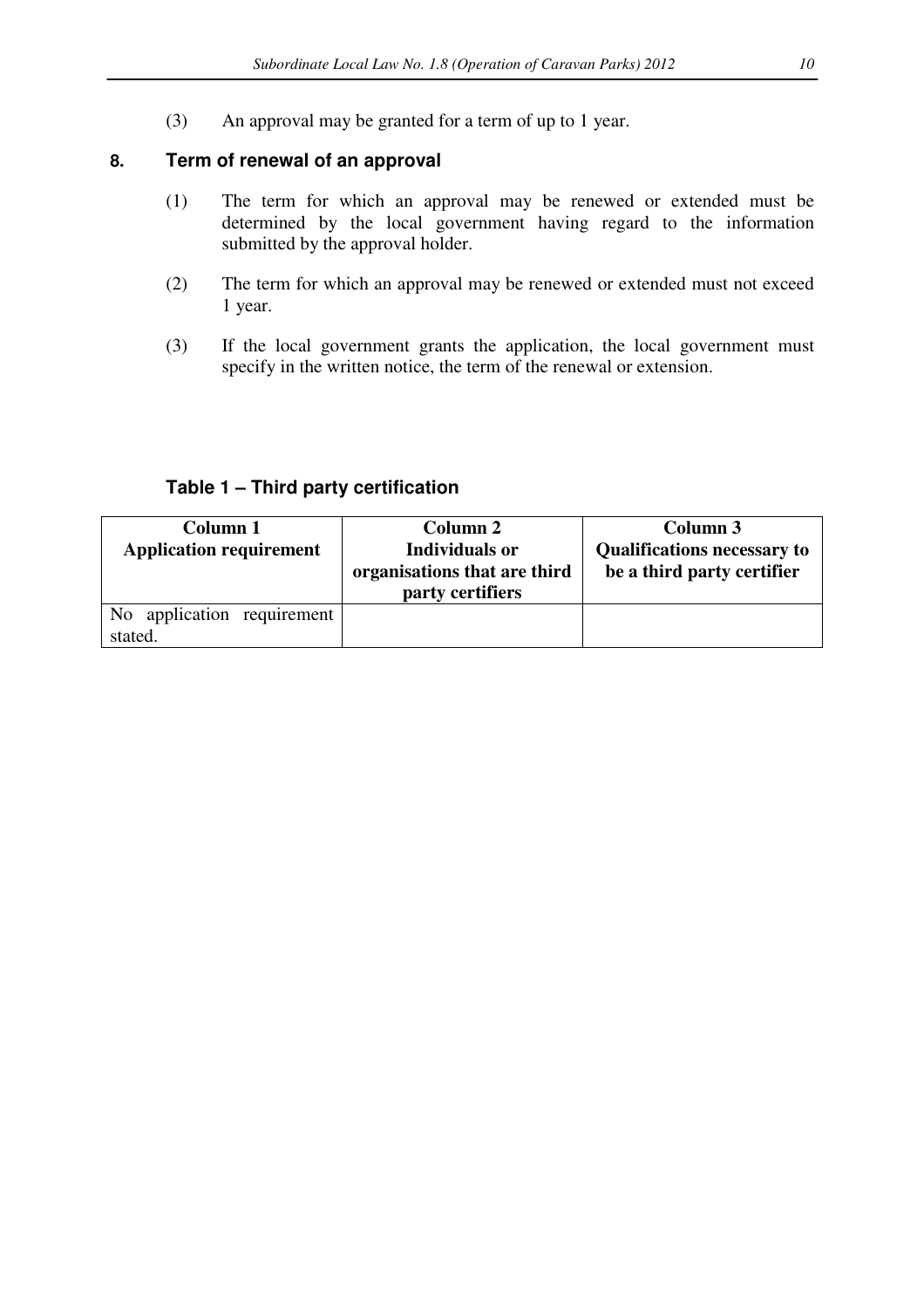## **Schedule 2 Categories of approval that are nontransferable**

Section 6

Each approval for the prescribed activity named in schedule 1, section 1 is transferable.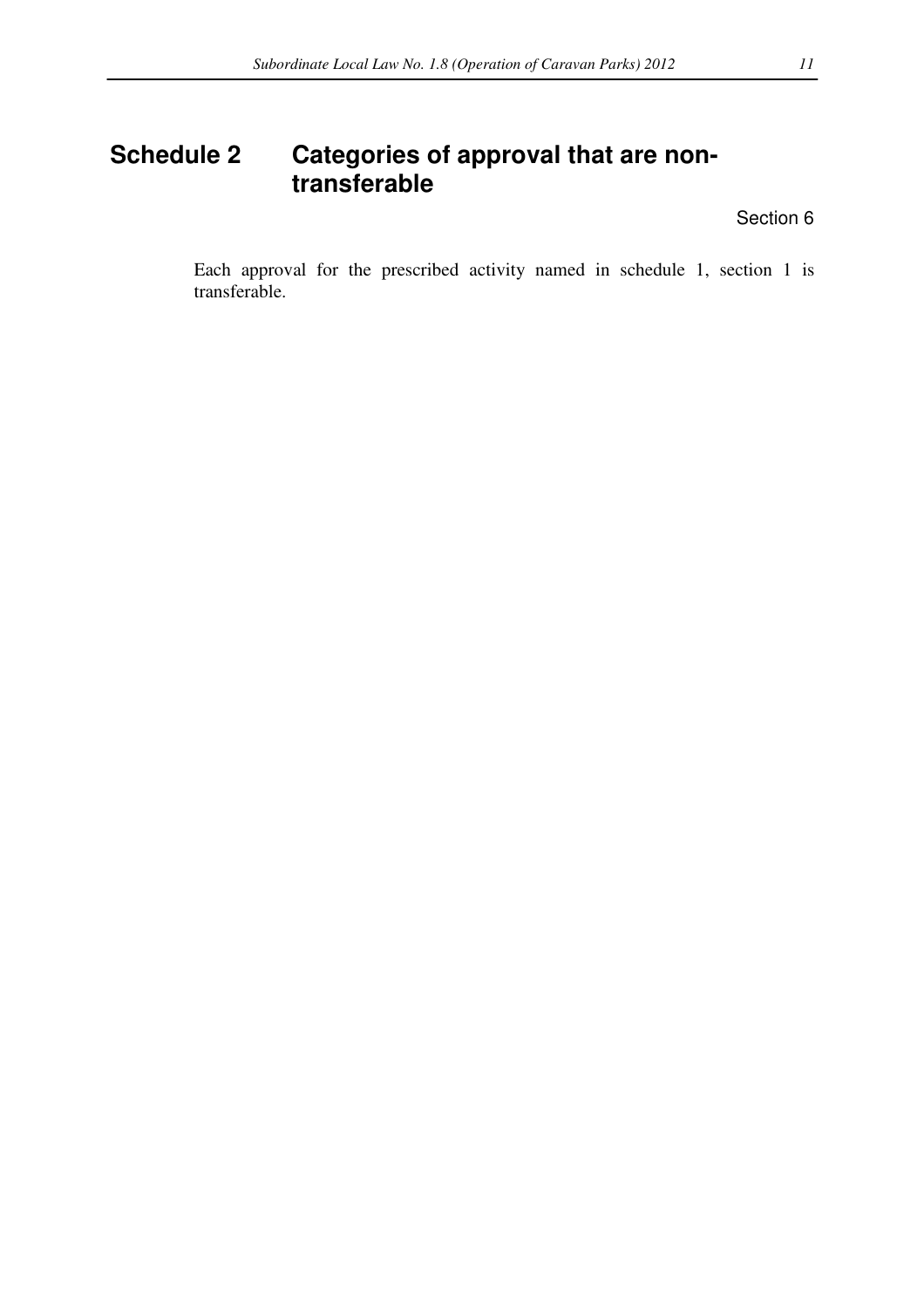# **Schedule 3 Prescribed complementary accommodation**

Section 4

The other accommodation that is prescribed as appropriate to caravan parks is accommodation in—

- (a) an on-site caravan; and
- (b) a cabin; and
- (c) a manufactured home; and
- (d) a tent or other structure that can be readily assembled and disassembled.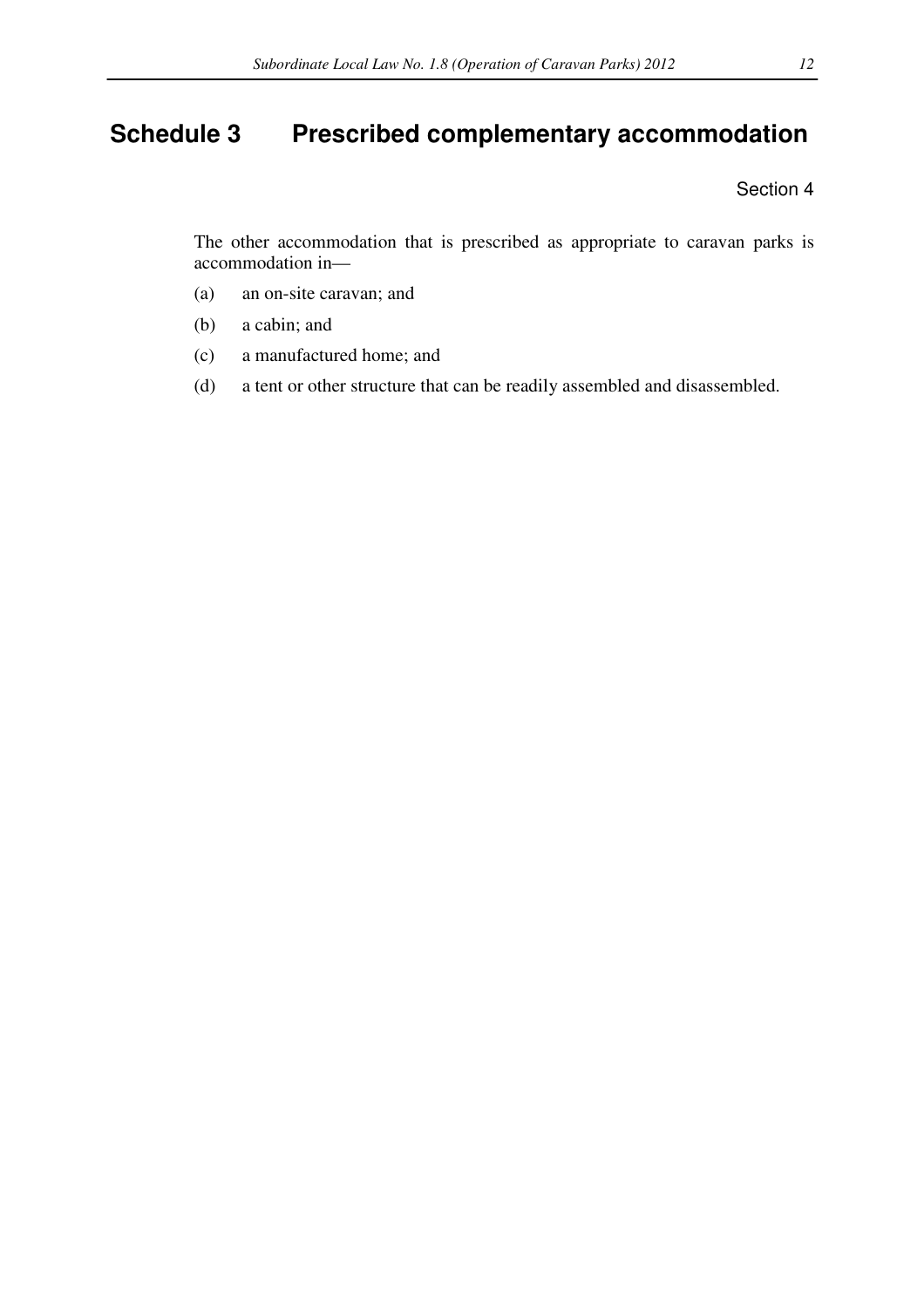## **Schedule 4 Dictionary**

Section 4

*accommodation* means—

- (a) a caravan; or
- (b) a complementary accommodation.

*building* has the meaning given in the Building Act 1975.

*cabin* means a relocatable home, building or fixed structure (other than a building or structure used exclusively as the residence or office of a resident manager).

*electrical installation* has the meaning given in the *Electricity Act 1994*.

*environmental harm* has the meaning given in the *Environmental Protection Act 1994*.

*environmental nuisance* has the meaning given in the *Environmental Protection Act 1994*.

*facilities* includes*—* 

- (a) toilets; and
- (b) bathing and showering facilities; and
- (c) facilities for washing and drying clothes; and
- (d) facilities for cooking and food preparation; and
- (e) sporting and other recreational facilities; and
- (f) the facilities for the use or convenience of people using a caravan park.

*fire safety installation* has the meaning given in the *Building Act 1975*.

*local government public health risk* has the meaning given in the *Public Health Act 2005*.

*manufactured home* has the meaning given in the *Manufactured Homes (Residential Parks) Act 2003.*

*occupant* (of accommodation) means a person who resides at the accommodation.

*on-site sewerage facility* has the meaning given in the *Plumbing and Drainage Act 2002*.

*potable water* means water which complies with Australian Drinking Water Guidelines.

*premises* means the premises used for the operation of the caravan park.

*relocatable home* means a Class 1 or Class 3 building under the Building Code of Australia (or its equivalent) which is—

- (a) constructed away from the site at which it is erected; and
- (b) designed to be moved from 1 location to another; and
- (c) ordinarily able to be moved within 24 hours of commencement of work associated with the move.

*resident* (of a caravan park) means a person who resides in a caravan or complementary accommodation at the caravan park.

*resident manager* (of a caravan park) means—

(a) a person nominated by the approval holder and accepted by the local government from time to time who—